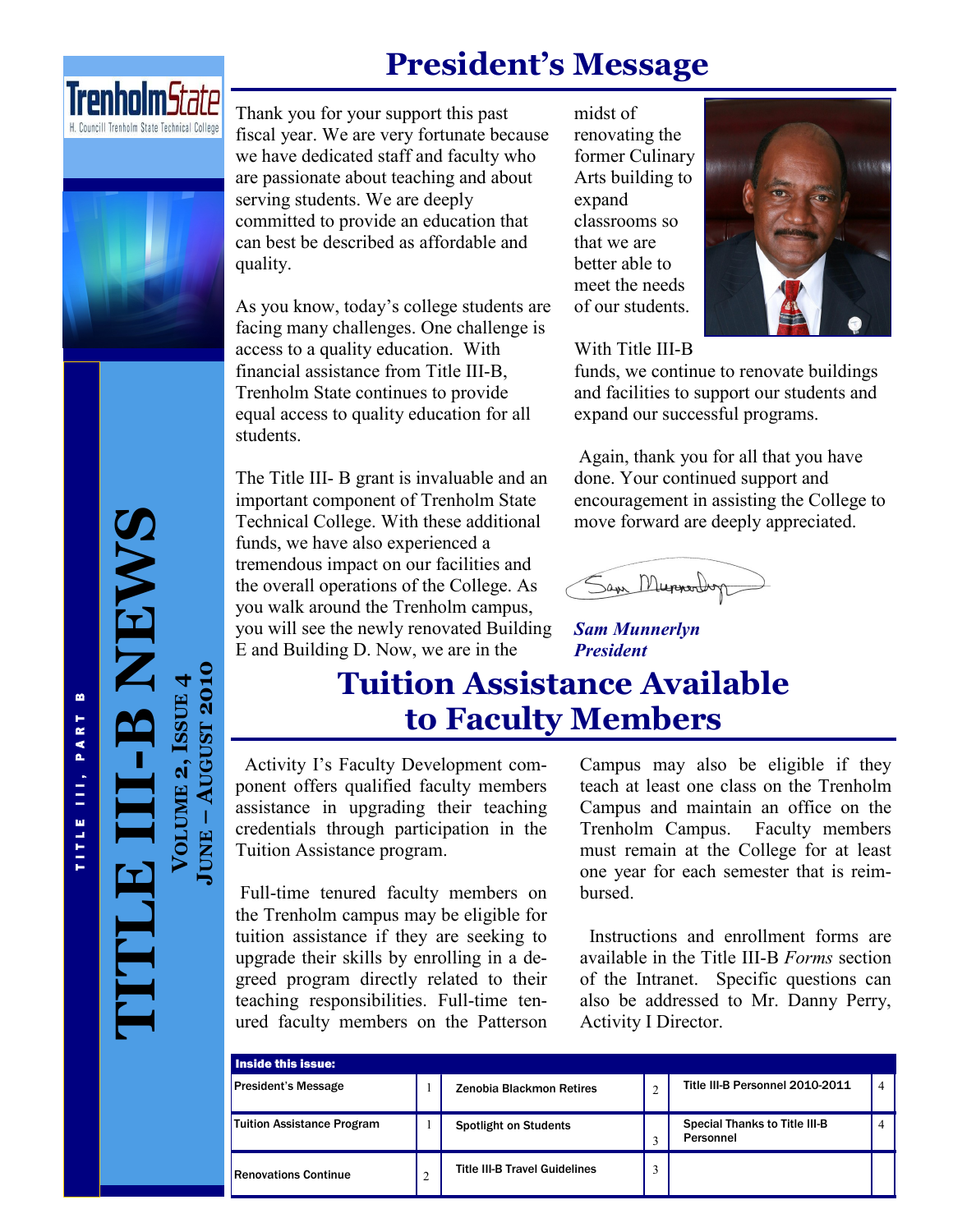## **Renovations Continue**



*Changes and Challenges at Former Culinary Arts Building*



Renovations to the former Culinary Arts Building are well underway as you can see from the photos above. The building's renovations will enhance the academic quality of the College and provide much-needed general education classroom space. The project is scheduled for completion in early 2011.



*A New Look for the Marion D. Smiley Allied Health Building*

Soon the exterior of the Marion D. Smiley Allied Health Building will have the same look as all other buildings on the Trenholm Campus. The building will be repainted and needed vinyl panels will be replaced. The work should completed by October 2010.

## **Thank You and Best Wishes to Zenobia Blackmon!**



#### *By: Paul Blackmon, Head Librarian*

Zenobia L. Blackmon began her professional career in 1974 as a librarian and English teacher at Wacoochee Junior High School in Salem, Alabama. She was responsible for the organization and management of the library program and also taught English. In 1976, she

moved to Opelika, Alabama, where she worked as Assistant Librarian in Opelika High School. She held this position for two years and executed policies and procedures for selection, acquisition, cataloging, and circulation of library materials. She also served as Librarian at Alexander City Junior High School in Alexander City, Alabama,

and Librarian at Jefferson Davis High School in Montgomery, Alabama.

 In 1996, she became Director of Library Services at H. Councill Trenholm State Technical College. During her tenure, she molded the Library into a center of knowledge and learning for the College. She was tasked with ordering furniture, shelving, software, computers, books and materials for the Library, which was an empty shell when she first arrived. On August 31, 2010, Mrs. Blackmon retired from H. Councill Trenholm State Technical College after 14 years of dedicated service. Although gone, she is certainly not forgotten. Her contributions to the College and her professionalism still remain engrained in the Library.

 Congratulations to Mrs. Zenobia L. Blackmon, a dedicated and hard-working librarian whose presence greatly enriched the College.

#### *Did You Know?*

In 2008, the median of the earnings of young adults with a bachelor's degree was \$46,000, while the median was \$36,000 for those with an associate's degree, \$30,000 for those with a high school diploma or its equivalent, and \$23,500 for those who did not earn a high school diploma or its equivalent. In other words, in 2008, young adults with a bachelor's degree earned 28 percent more than young adults with an associate's degree, 53 percent more than young adult high school completers, and 96 percent more than young adults who did not earn a high school diploma. In 2008, the median of the earnings of young adults with a master's degree or higher was \$55,000—20 percent more than young adults with a bachelor's degree.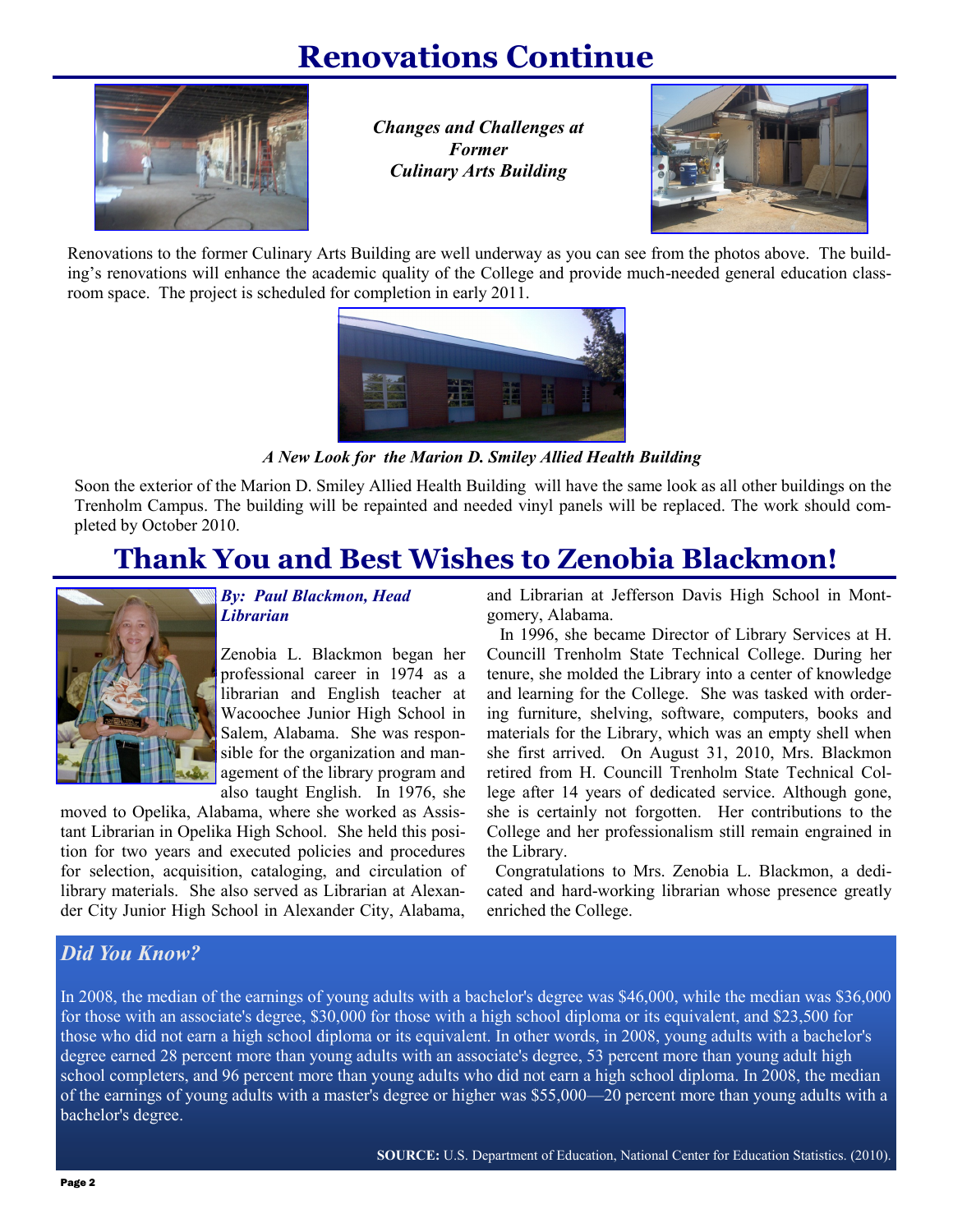# **Spotlight on Students**

## *LEAD ACADEMY NEWS*





**Mrs. Lisa McGinty (***left***) and Mr. James Newell (***right***) present to Lead Academy students** 

The LEAD Academy met on Friday, August 20, 2010, in Building D on the Trenholm Campus. Two speakers, Mrs. Lisa McGinty, Director of Small Business Development at the Montgomery Chamber of Commerce and Mr. James Newell, presented to the students. Mrs. Lisa McGinty conducted a teambuilding activity with the students, and Mr. James Newell shared information with students regarding character traits that employers look for when hiring. The students also watched a DVD on leadership skills. Student attendees were Sidney Lacey, Gerald Adams, Cheryl Powell, Aaron Ganey, Michael Smith, Tammie Harris, Vivian Coleman, Cornelius Warmack, Jermaine Petterson, Roderick Thornton and Jalesia Thomas.

## *SkillsUSA Update*

A SkillsUSA membership drive was held on September 7th at the Patterson Campus. Students were able to sign up for the 2010-2011 SkillsUSA Trenholm Chapter and enjoy hamburgers, hotdogs, chips, cookies and sodas. A total of 74 students are registered and the number is still growing!



**Students at the SkillsUSA Membership Drive**

# **Title III-B Travel Guidelines**

Please remember the following when requesting to travel for professional development using Title III-B funds:

- The employee must complete the *Prior Approval to Travel* form and obtain the necessary signatures prior to traveling. Reimbursement amounts are based on amounts authorized.
- Requests for travel not received **within 30 days**  of anticipated travel dates may not be honored.
- Travel requests must be related to a Title III-B grant objective.
- Prepayment of travel expenses, such as hotel reservations, airline tickets and registration, may be made after the *Prior Approval to Travel* form is complete with all required signatures.

#### *Travel Reimbursement*

- Only reasonable and customary amounts for travel expenses will be honored.
- Reimbursement documents (In-State or Out-of-State Travel Forms) should be submitted within five (5) working days after your return. Late submission of travel documents require the President's approval before reimbursement can be made.
- Ensure that your reimbursement form is complete and contains all required documentation. The *Prior Approval to Travel* form with all required signatures should be attached to your reimbursement document as well as **a**n agenda of the professional development activity attended. If you are traveling by private automobile, a map showing mileage to and from your destination should also be included.